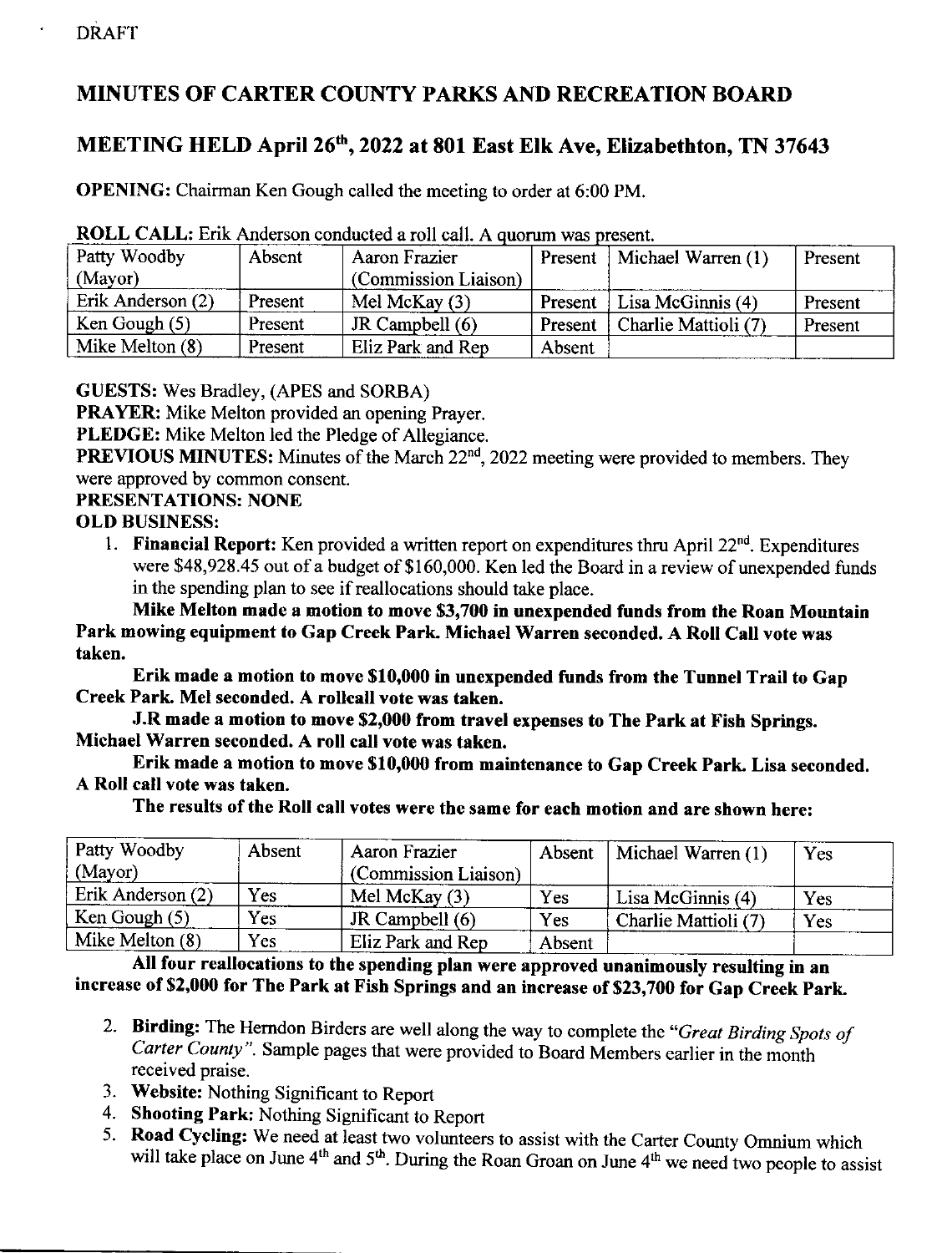with traffic on Highway 19-E. They will be Lisa and her husband and perhaps Michael Warren. On the 5<sup>th</sup> during the race in Elizabethton other volunteers will be helping with crowd management.

- 6. Erik Anderson Community Park: Erik provided a written report. The trout trash trap junior was installed on March 31<sup>st</sup>. The park is gearing up for an Appalachian Trail festival on May  $7<sup>th</sup>$ . An act of vandalism occurred on April  $10<sup>th</sup>$ . The juvenile and his guardian are in the process of making restitution.
- 7. Elizabethton Park and Recreation: Their Park and Recreation Board did not meet last month.
- 8. Green Bridge Landing (GBL) Wes reported that a "Day Camper" has been residing at the park every day and leaving at night. The camper is suspected of creating unsanitary conditions but nothing can be done unless the Sherriff's Office catches them in the act. The Sheriff spoke to the camper yesterday and they were not noted today. The Board discussed the potentiality of placing a video camera on the property. Lisa reported that the final preparation of the playset should be completed by the end of the school year which will facilitate installation this summer.
- 9. Fish Springs Park  $-$  J.R reported that the official name of the park is "The Park at Fish Springs" The Friends of Fish Springs are negotiating with Bob's Trees, Trails and Gardens to prepare a Master Plan. Erik made a motion to disburse the \$2,000 from the reallocated spending plan to the "Friends of Fish Springs'to assist in some initial site preparation. Michael Warren seconded the motion. A roll call vote was taken:

| Patty Woodby                 | Absent | Aaron Frazier                         | Absent | Michael Warren (1)   | Yes |
|------------------------------|--------|---------------------------------------|--------|----------------------|-----|
| (Mayor)<br>Erik Anderson (2) | Yes    | (Commission Liaison)<br>Mel McKay (3) | Yes    | Lisa McGinnis (4)    | Yes |
| Ken Gough $(5)$              | Yes    | JR Campbell $(6)$                     | Yes    | Charlie Mattioli (7) | Yes |
| Mike Melton (8)              | Yes    | Eliz Park and Rep                     | Absent |                      |     |

The motion to disburse \$2,000 to Friends of Fish Springs Park was approved unanimously.

- 10. Carter County Tweetsie Extension: Ken reported that the State is in the final steps of approval of the signage. The County will have to pay for the manufacture and installation of the signs.
- 11. Mountain Biking Hampton Watershed Trails Wes reported that the trail builder for Phase I is on site and will commence work this week. The addition should be completed by the end of June. Wesley is working to find funding to initiate Phase II as soon as Phase I is complete. Wesley also requested \$10,000 to start design on the pump tack. The consensus of the Board was we would address this request when he has identified sources for the additional \$40,000 needed to accomplish the design.
- 12. Tunnel Trail Tweetsie Trail and Hampton Watershed Trail Extension The funding initiative did not make it into this year's TN FY budget. The consensus of the Board was that the Chairman should attempt to organize a meeting of interested stakeholders to investigate a way forward. Ken, Mel and Wesley should be at any prospective meeting. It is noted that a 501 c 3 organization, The Tweetsie Trail Conservancy, already exists.
- 13. Gap Creek Park Charlie, Ken, Aaron and the Mayor recently met with the City of Elizabethton Planning Department to devise a way ahead for improvements at the park. The most immediate issue is the provision of a "No Rise" certificate. Upon exhaustive research it was discovered that a "No Rise" certificate had not been accomplished as was initially reported. Bob Richards and Charlie contacted Tysinger and Associates and they could accomplish the necessary study in approximately 5 weeks. Charlie made a motion to authorize a Purchase Order NTE \$10,000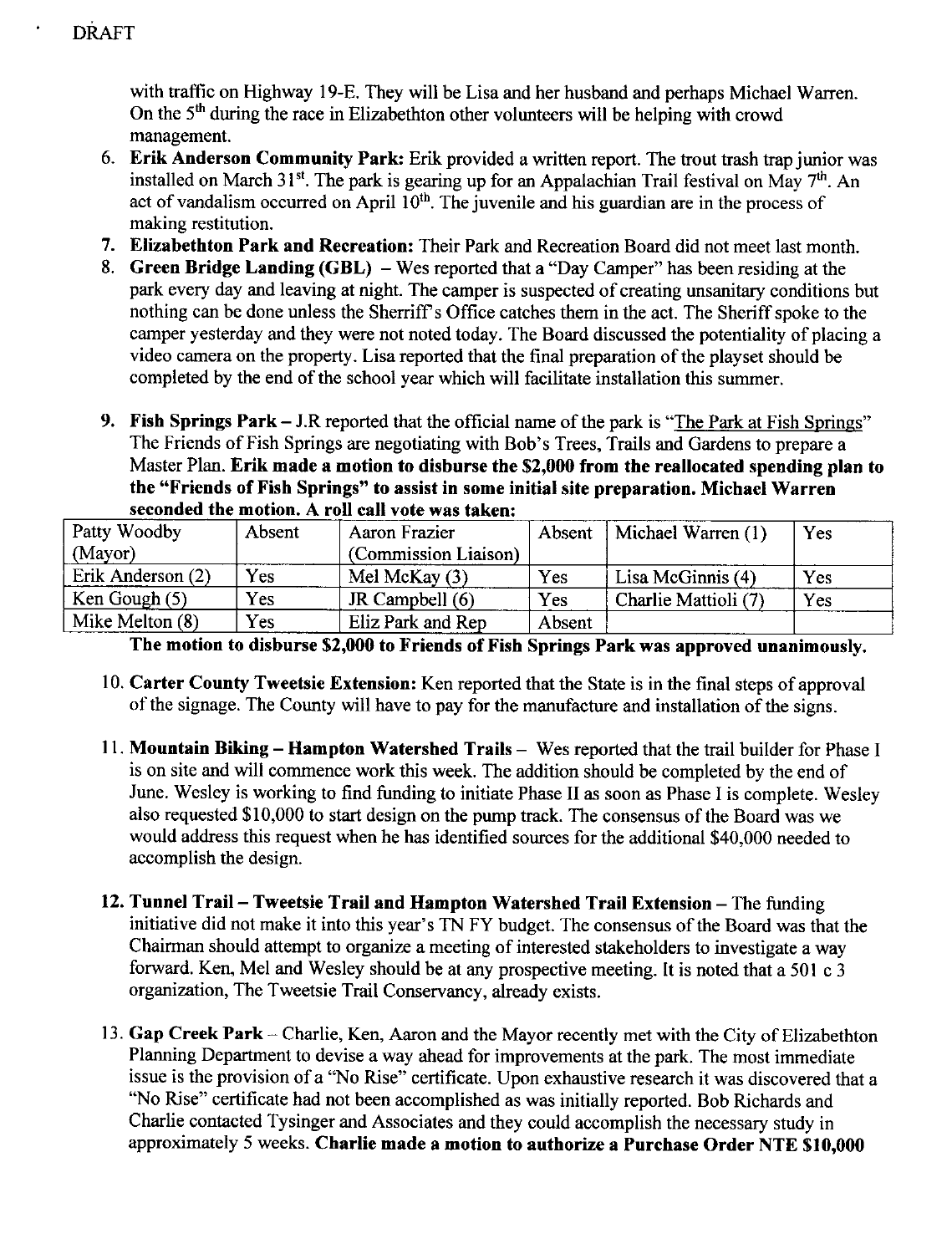### for Tysinger, Hampton and Partners to do a Phase I and 2 hydraulic survey and develop a "No Rise" certificate. Michael Warren Seconded. A roll call vote was taken.

| Patty Woodby      | Absent | <b>Aaron Frazier</b> | <b>Yes</b> | Michael Warren (1)   | Yes |
|-------------------|--------|----------------------|------------|----------------------|-----|
| (Mayor)           |        | (Commission Liaison) |            |                      |     |
| Erik Anderson (2) | Yes    | Mel McKay $(3)$      | Yes        | Lisa McGinnis (4)    | Yes |
| Ken Gough $(5)$   | Yes    | JR Campbell $(6)$    | Yes        | Charlie Mattioli (7) | Yes |
| Mike Melton (8)   | Yes    | Eliz Park and Rep    | Absent     |                      |     |

### The motion to authorize the PO was approved unanimously.

Several other motions were made for Purchase Orders for which would provide an initial set of service offerings for Gap Creek Park. Charlie made a motion to authorize a purchase order NTE \$8,000 to Yardcraft for a l8Xl2ft vinyl covered Gazebo Kit. Aaron Frazier seconded, A roll call vote was taken.

| Patty Woodby      | Absent | Aaron Frazier        | Yes    | Michael Warren (1)   | Yes |
|-------------------|--------|----------------------|--------|----------------------|-----|
| (Mayor)           |        | (Commission Liaison) |        |                      |     |
| Erik Anderson (2) | Yes    | Mel McKay (3)        | Yes    | Lisa McGinnis (4)    | Yes |
| Ken Gough $(5)$   | Yes    | JR Campbell (6)      | Yes    | Charlie Mattioli (7) | Yes |
| Mike Melton (8)   | Yes    | Eliz Park and Rep    | Absent |                      |     |

The motion to authorize the Yardcraft PO was approved unanimously. Charlie made a motion to authorize a PO NTE \$15,000 to a TBD contractor to build an initial walking trail around the Park. Aaron seconded. A roll call vote was taken.

| Patty Woodby      | Absent | <b>Aaron Frazier</b> | Yes    | Michael Warren (1)   | Yes |
|-------------------|--------|----------------------|--------|----------------------|-----|
| (Mayor)           |        | (Commission Liaison) |        |                      |     |
| Erik Anderson (2) | Yes    | Mel McKay (3)        | Yes    | Lisa McGinnis (4)    | Yes |
| Ken Gough $(5)$   | Yes    | $IR$ Campbell $(6)$  | Yes    | Charlie Mattioli (7) | Yes |
| Mike Melton (8)   | Yes    | Eliz Park and Rep    | Absent |                      |     |

The motion to approve the PO was approved unanimously. One quote has been submitted by Bob's Trails and Garden. Wesley will assist with getting two other quotes for the trail work Charlie made a motion to authorize Purchase Order/s to Preston Construction for a 12x12 concrete pad for the dog park NTE \$3,000 and a 18x14 concrete pad and assembling the Gazebo Kit NTE \$8,000. Aaron seconded. A roll call vote was taken.

| Patty Woodby      | Absent | Aaron Frazier        | Yes    | Michael Warren (1)   | Yes |
|-------------------|--------|----------------------|--------|----------------------|-----|
| (Mayor)           |        | (Commission Liaison) |        |                      |     |
| Erik Anderson (2) | Yes    | Mel McKay $(3)$      | Yes    | Lisa McGinnis (4)    | Yes |
| Ken Gough $(5)$   | Yes    | JR Campbell $(6)$    | Yes    | Charlie Mattioli (7) | Yes |
| Mike Melton (8)   | Yes    | Eliz Park and Rep    | Absent |                      |     |

The motion to approve the PO/s for these projects were approved unanimously. In light of the need to establish pedestrian ramps to the bridge that will not impact the flood way Charlie and Bob have been investigating a solution of building an appropriately sloped 6ft wide wooden ramp to each end of the pedestrian bridge. Charlie made a motion that the Board authorize a Purchase Order NTE \$25,000 to a TBD contractor once sufficient quotes have been received. Aaron seconded. A roll call vote was takeu.

| Patty Woodby      | Absent | Aaron Frazier        | Yes    | Michael Warren (1)   | Yes |  |
|-------------------|--------|----------------------|--------|----------------------|-----|--|
| (Mayor)           |        | (Commission Liaison) |        |                      |     |  |
| Erik Anderson (2) | Yes    | Mel McKay (3)        | Yes    | Lisa McGinnis (4)    | Yes |  |
| Ken Gough $(5)$   | Yes    | JR Campbell $(6)$    | Yes    | Charlie Mattioli (7) | Yes |  |
| Mike Melton (8)   | Yes    | Eliz Park and Rep    | Absent |                      |     |  |
|                   |        |                      |        |                      |     |  |

The motion to approve the Ramp PO was approved unanimously.